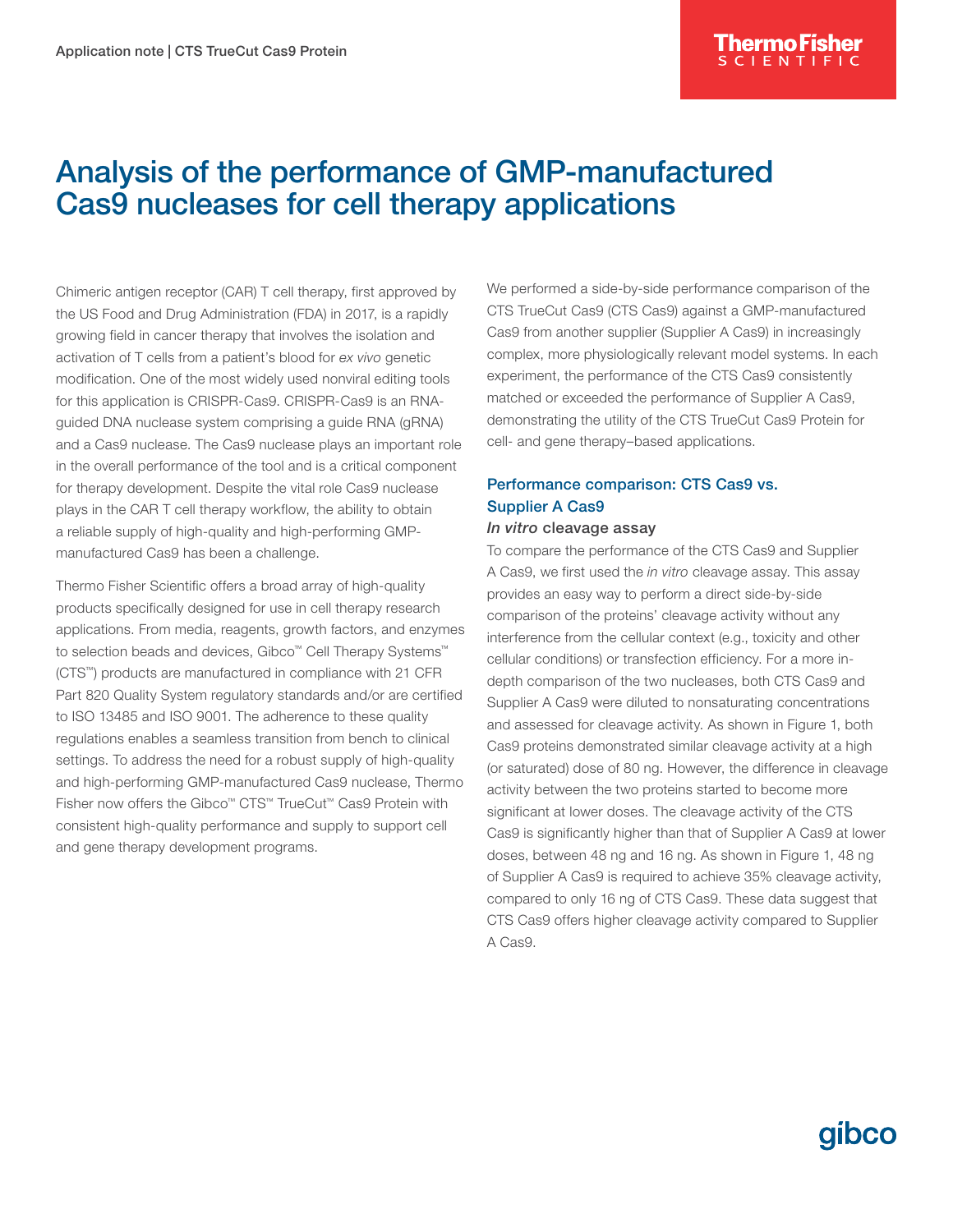

Figure 1. Higher cleavage activity with CTS Cas9 than with Supplier A Cas9, at lower protein doses. Different amounts of Cas9 were incubated with the same amount of excess (40 ng) gRNA targeting the *HPRT* gene, and a plasmid (300 ng) containing an *HPRT* sequence, for 10 minutes at 37°C. (A) The cleavage reactions containing uncut and cut plasmid were resolved on an agarose gel and quantitated using the Invitrogen™ iBright™ FL1500 Imaging System. Reactions were performed in triplicate. At saturating conditions, CTS Cas9 and Supplier A Cas9 demonstrated similar cleavage activity. (B) As the samples were diluted, a difference between the two nucleases became more apparent—at 48 ng, CTS Cas9 achieved a cleavage efficiency of 53%, compared to 36.5% achieved by Supplier A CTS.

### Cellular assays

Next, we wanted to confirm that the activity of CTS Cas9 observed *in vitro* is preserved when transferred to a cellular environment. Primary T cells were selected, as they offer the appropriate cellular context needed for CAR T cell therapy development. Seven gRNAs targeting four CAR T cell–related therapeutic genes—*TRAC*, *TRBC*, *PD1*, and *CD52*—were used in this experiment. The primary T cells were isolated and activated, then edited with CTS Cas9 and Supplier A Cas9 using the Invitrogen™ Neon™ Transfection System (10 μL kit).

To assess the performance of the Cas9 nucleases in a cellular environment, we first performed a head-to-head comparison between the CTS Cas9 and Supplier A Cas9 using flow cytometry to assess the T cell receptor (TCR) knockout (KO) at the protein level. We performed a functional analysis to assess how efficiently each Cas9 was able to knock out the gene of interest. Four gRNAs targeting both the alpha and beta T cell receptor (*TRAC* and *TRBC*) genes were selected, and the results can be seen in Figure 2. Figure 2A shows representative data of the editing efficiency achieved by the two Cas9 proteins. CTS Cas9 achieved over 88.7% TCR KO, compared to Supplier A Cas9, which achieved 61.7% TCR KO.

We then expanded the gRNA panel to assess the genotyping changes using next-generation sequencing (NGS)-based targeted amplicon-seq validation (TAV) to count the average indel (KO) percentage at four targets—*TRAC-0*, *TRAC-4*, *TRAC-6*, and *TRBC-1*. On average, CTS Cas9 achieved over 20% higher efficiency of knocking out both *TRAC-0* and *TRBC-1* compared to Supplier A Cas9, as seen in Figure 2B. No significant differences in KO efficiency were observed with *TRAC-4* and *TRAC-6*. This result suggests that when testing the nucleases at equal doses, the CTS Cas9 was able to knock out the gene of interest more efficiently at varying targets compared to Supplier A Cas9.

To further determine Cas9 editing efficiency at the genomic level, a broader set of gRNAs were selected and assessed using NGSbased TAV. Three additional gRNAs targeting the *CD52* and *PD1* genes (*CD52-5*, *CD52-6*, and *PD1-2*) were added to the panel, and the editing efficiency (indel) of each protein was measured using NGS-based TAV. As seen in Figure 3A, CTS Cas9 achieved higher editing efficiency with three (*TRAC-0*, *TRBC-1*, and *CD52- 5*) of the seven gRNAs, compared to Supplier A Cas9. The other four gRNAs (*TRAC-4*, *TRAC-6*, *CD52-6*, and *PD1-2*) all achieved a high editing efficiency of over 80%, with no significant differences between the two Cas9 proteins. We hypothesized that the amount of reagents used in the reaction (including the amount of Cas9 proteins) may be in a saturated condition, which could have led to achieving the maximum editing efficiency for both Cas9 proteins.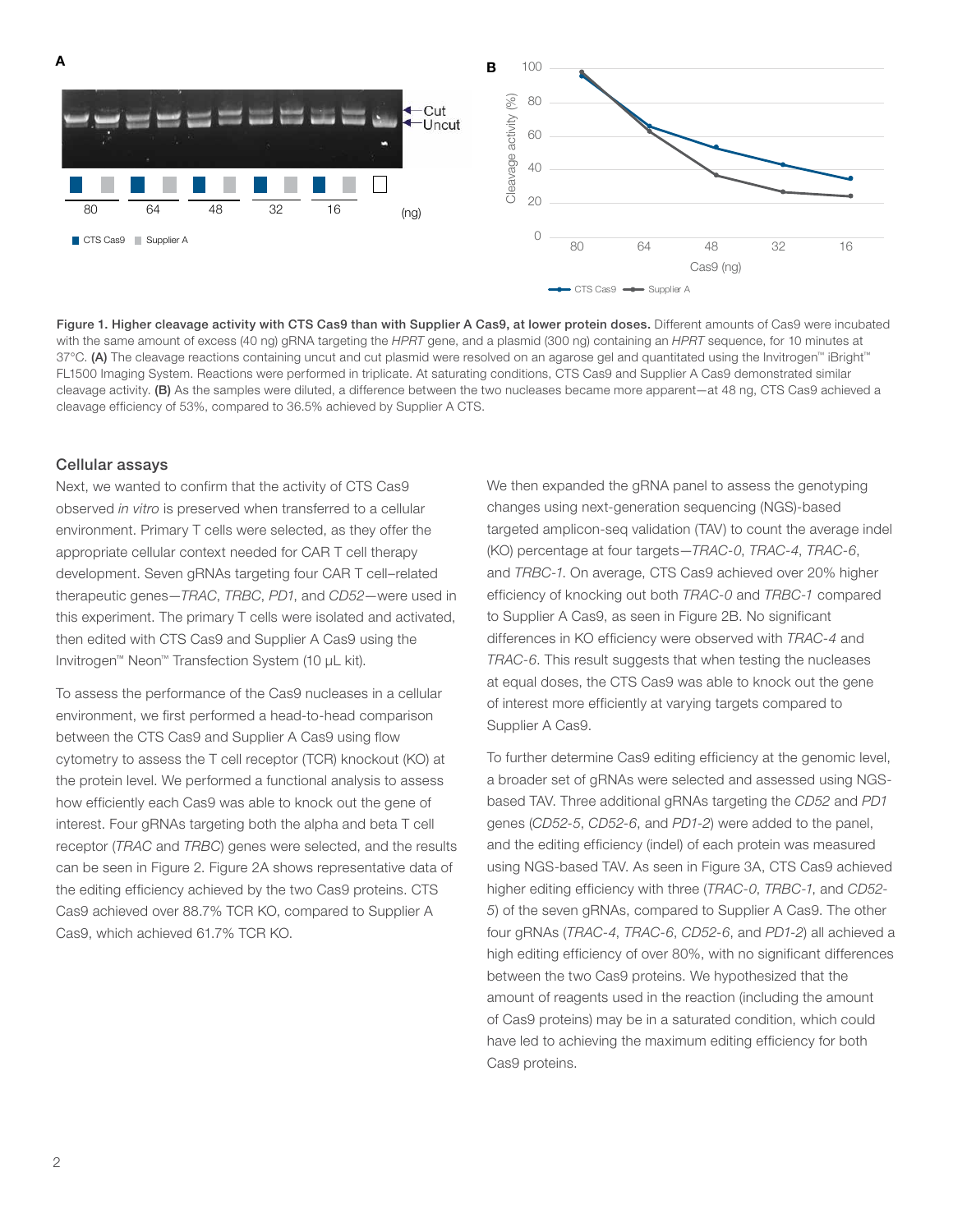A B



Figure 2. Higher TCR knockout efficiency with CTS Cas9 than with Supplier A Cas9. Each Cas9 (7.5 pmol) and Invitrogen™ TrueGuide™ Synthetic sgRNA (7.5 pmol) targeting alpha and beta T cell receptor gene (*TRAC* and *TRBC*) regions were mixed to create Cas9-RNP complexes. Each Cas9- RNP complex was used to transfect 500,000 T cells using the Neon Transfection System (Cat. No. MPK5000). Cells were harvested after 72 hours and stained with Invitrogen™ eBioscience™ Fixable Viability Dye (FVD) Violet (Cat. No. 65-0863-14) and eBioscience™ anti-TCR a/b antibodies (Cat. No. 12- 9986-42), then analyzed on the Invitrogen™ Attune™ NxT Flow Cytometer and also genotyped using NGS-based TAV. (A) An example of flow cytometry data for TCR KO efficiency. CTS Cas9 achieved over 88.7% KO efficiency compared to Supplier A Cas9, which achieved 61.7% KO efficiency. (B) Average KO efficiency from NGS-based TAV. CTS Cas9 achieved higher average KO efficiency compared to Supplier A Cas9 at various targets. All reactions were performed in triplicate (\*\* *P* < 0.01).

To further explore the potential performance differences between the two Cas9 proteins, we performed a dose-dependent study with serial dilutions from the original amount of Cas9 used in previous studies (7.5 pmol; dilution from 1 to 1/16). Both Cas9 proteins were serially diluted, and the cleavage activity was measured, and a functional assay was performed in primary T cells on *TRAC-4*, *TRAC-6*, *CD52-6*, and *PD1-2*. Data shown in Figure 3B demonstrated that CTS Cas9 achieved higher editing efficiency compared to Supplier A Cas9 for all four gRNAs as the

Cas9 dilutions fell out of saturating levels. In each case, Supplier A Cas9 lost editing efficiency at a lower dilution factor (i.e., at a higher concentration) compared to CTS Cas9. The difference in performance between the two Cas9 proteins was most evident with *TRAC-6*. At the 1/4 dilution, Supplier A Cas9 had 40% editing efficiency, compared to 60% efficiency with CTS Cas9. Overall, CTS Cas9 had higher cleavage activity than Supplier A Cas9 at different dilutions across all targets.





Figure 3. Higher editing efficiency with CTS Cas9 than with Supplier A Cas9 in primary T cells. (A) CTS Cas9 or Supplier A Cas9 (7.5 pmol) was mixed with 7.5 pmol of seven corresponding TrueGuide Synthetic sgRNAs and transfected into T cells using the Neon Transfection System at a 10 µL scale. Three days after transfection, the cells were lysed and amplified using a pair of primers flanking cleavage sites. The amplicons were barcoded and sequenced using an Ion Torrent™ NGS system and analyzed using an editing efficiency analysis tool developed in-house. Significant differences in performance were observed on three targets (*TRAC-0*, *TRBC-1*, and *CD52-5*). (B) CTS Cas9 and Supplier A Cas9 were serially diluted from 1X (7.5 pmol) to 1/16X (0.47 pmol). The diluted Cas9 proteins were mixed with 7.5 pmol of corresponding TrueGuide Synthetic sgRNA (*TRAC-4*, *TRAC-6*, *PD1-2*, and *CD52-6*) and transfected into T cells using the Neon Transfection System, and analyzed after 72 hours. The results suggested that CTS Cas9 has comparable or higher editing activity compared to Supplier A Cas9. Reactions were performed in triplicate (\*\* *P* < 0.01).